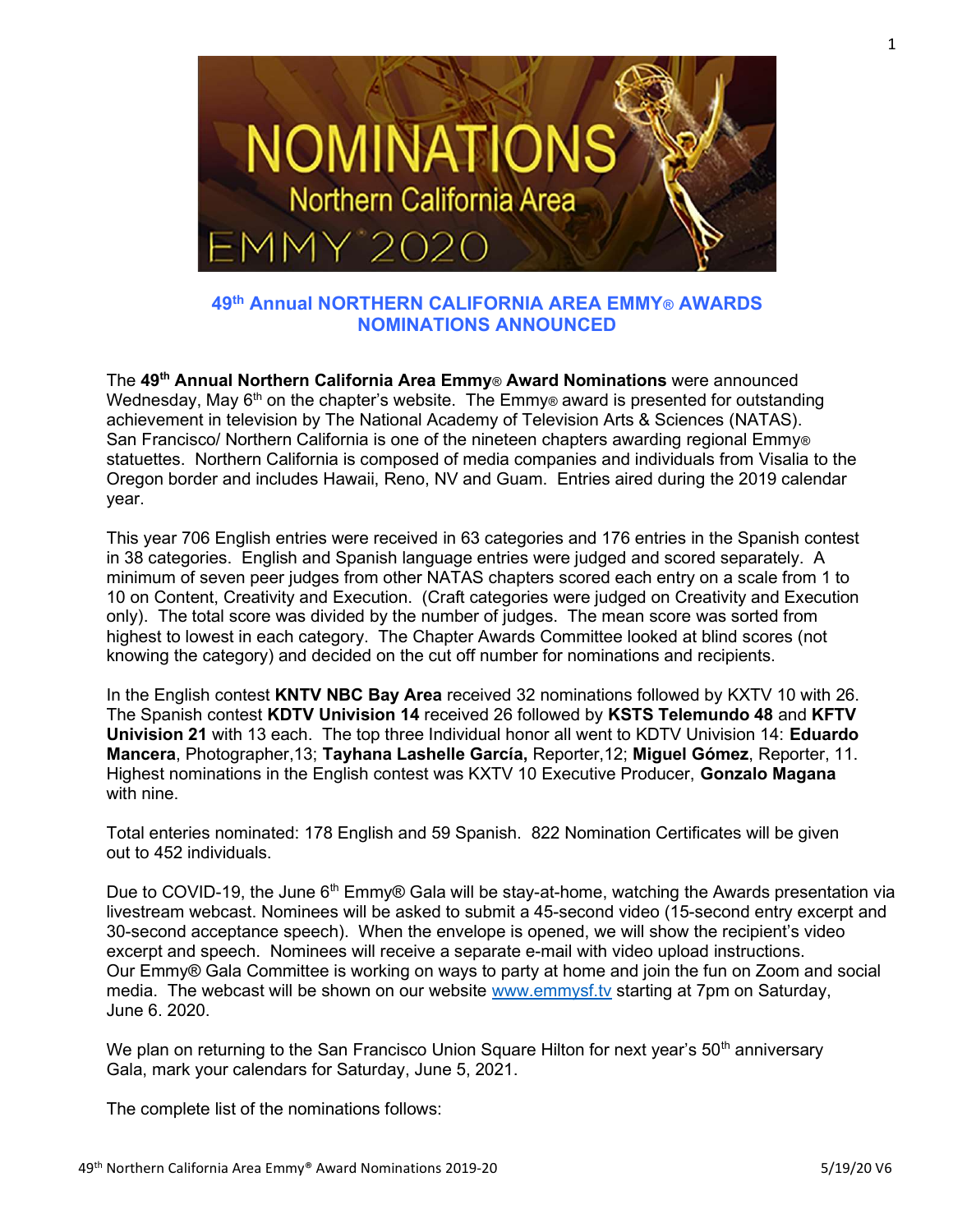# ENGLISH CONTEST

# SPECIAL ACHIEVEMENT AWARD

Overall Excellence/News Excellence "KCRA Where The News Comes First," KCRA 3 Elliottt Troshinsky, President/General Manager; Derek Schnell, News Director "Hawaii News Now 2019," KGMB/KHNL/Hawaii News Now Rick Blangiardi, General Manager; Scott Humber, News Director "ABC7: Building a Better Bay Area," KGO ABC 7 Tom Cibrowski, President/General Manager; Tracey Watkowski, Vice President of News "KHON2 Overall Excellence," KHON 2 Kristina Lockwood, General Manager; Lori Silva, News Director "KITV4 Island News," KITV 4 Jason Hagiwara, President/General Manager; Janice S. Gin, News Director "KNTV NBC Bay Area," KNTV NBC Bay Area Stacy Owen, President/General Manager; Stephanie Adrouny, Vice President of News "KPIX 5 News Excellence," KPIX 5 Kevin Walsh, General Manager; Mark Neerman, News Director "KTVU Fox 2," KTVU Fox 2 Amber Eikel, News Director "ABC10 Overall Excellence," KXTV 10 Jill Manuel, Director of Content

# NEWS PROGRAMMING

# Newscast-Daytime-Larger Markets

"KCRA 3 News At Noon," KCRA 3

 James Stimson, Assistant News Director; Erica Goldhawk, Producer; Michael Baldwin, Director; Lisa Gonzáles, Anchor

"KCRA 3 News at 4," KCRA 3

James Stimson, Assistant News Director; Aram Sarkissian, Executive Producer; Jennifer Parsons, Producer; Randy Forsman, Director; Lisa Gonzáles, Brian Heap, Anchors; Emily Maher, Melinda Meza, Reporters; Kelly Wright, Photojournalist

 "Today in the Bay: Woman Rescued-Sausalito Mudslide," KNTV NBC Bay Area Anthony Leong, Bob Redell, Ariel Zuiker, Producers; Gabrielle Coleman, Director; Aaron Kaufman, Assistant Director; Laura García, Marcus Washington, Anchors; Kari Hall, Meteorologist; Mike Inouye, Traffic Anchor; Justin Lowenhagen, Writer; Henry Jerkins, Photographer; Shayna R. John, Editor; Shawn Murphy, Assignment Editor

# Newscast-Daytime-Medium Markets

"Action News AM Live," KFSN ABC 30

 Michael Carr, News Director; Brian Morrow, Cheryl Wengren, Producers; Jessica Day, Director; Cory James, Amanda Venegas, Anchors; Shayla Girardin, Reporter; William Butler, Photojournalist; William Bailey, Editor

## Newscast-Evening-Larger Markets

 "KCRA 3 News on My 58 at 10: Heartbreak In Davis," KQCA 58 Audrey Liviakis, Producer; Kellie DeMarco, Anchor; Walter Makaula, Reporter; Alan Blaich, Mason Silva, Photographers; Jonathan Ayestas, Assignment Editor "ABC10 Late News Tonight," KXTV 10

Jessie Kane, News Content Director; Rachel Jacobs, Producer; Christopher Thomas, Anchor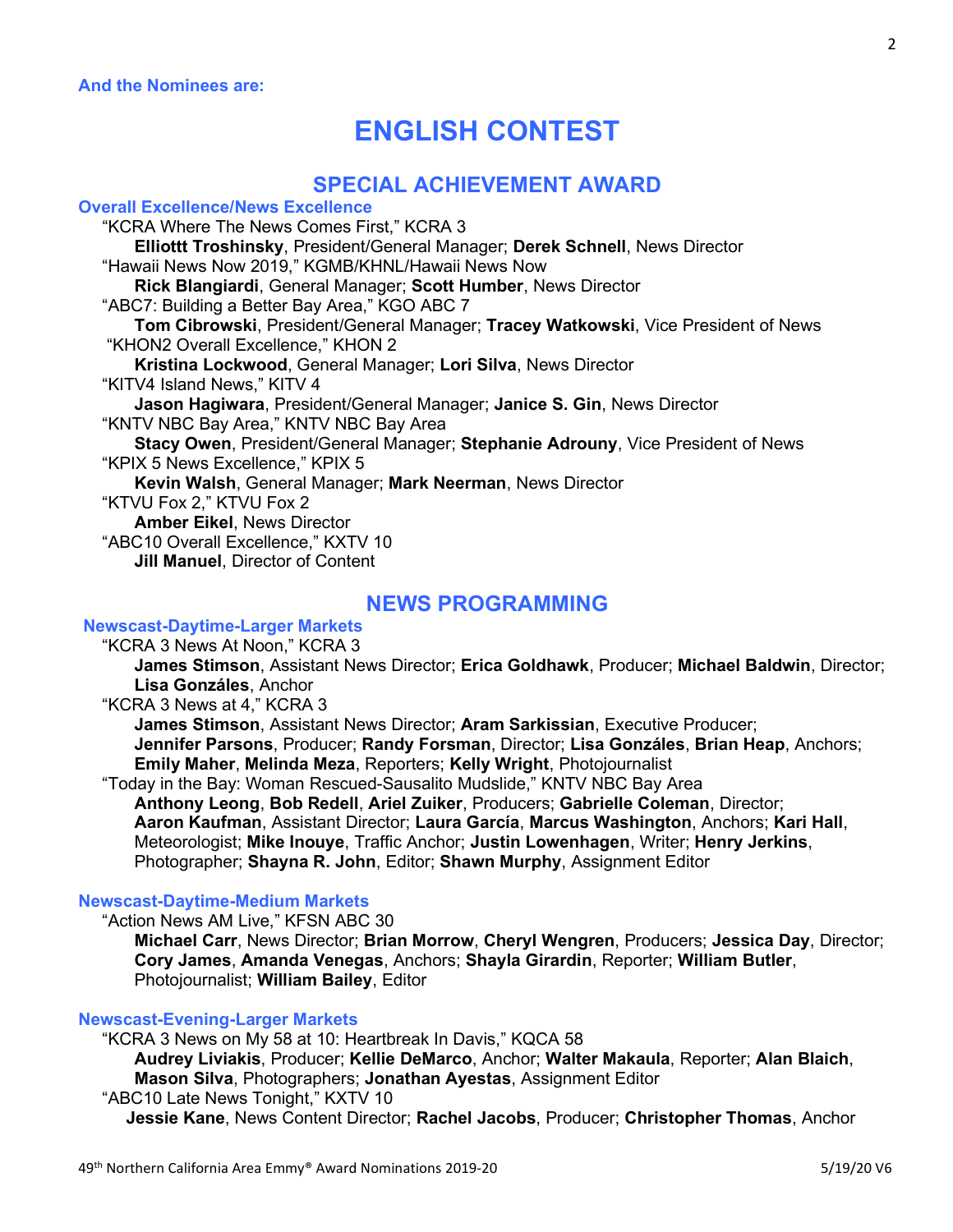## Newscast-Evening-Medium Markets

"Action News Live at Six: Ridgecrest Earthquake," KFSN ABC 30

Alexandra White, Producer; Steven Taylor, Director; Margot Kim, Anchor; Reuben Contreras, Weather Anchor; Vanessa Vasconcelos, Reporter; William Butler, Editor

"Hawaii News Now at 5: Kailua Helicopter Crash," KGMB/KHNL-Hawaii News Now

 Scott Humber, News Director; Nicole Wilson, Assistant News Director; Anthony Ferreira, Executive Producer; Derek Kravitsky, Producer; Stephanie Lum, Anchor

 "Hawaii News Now at 6: Pearl Harbor Shooting," KGMB/KHNL-Hawaii News Now Scott Humber, News Director; Nicole Wilson, Assistant News Director; Anthony Ferreira, Linda Kawachi, Producers

# Newscast-Smaller Markets

"KION News at 5 p.m. - Gilroy Strong," KION

Ronald Keller, News Director; Aaron Groff, Anchor; Drew Andre, Ashley Keehn, Elisha Machado, Reporters; Gerard Duya, Editor

"KOLO 8 News Now at 10:00 - Return to Paradise," KOLO 8

 Kelsey Marier, Producer; Noah Bond, Tabnie Dozier, Anchors; Bridget Chavez, Reporter; Wade Barnett, Chief Photographer

"KSBW Action News 8 at 5," KSBW 8

Lawton J. Dodd, News Director; Kimberly Eller, Assistant News Director; Cristal Clark, Producer; Kevin Parnell, Director

#### Breaking News

"Shooting at the Gilroy Garlic Festival," KGO ABC 7

Emily Burns, Dion Lim, Luz Peña, Producers; Douglas McCorkle, Director; Amanda Del Castillo, Kate Larsen, Melanie Woodrow, Reporters; Krisann Chasarik, Writer; Monet Allard-Wilcox, Media Manager

"Gilroy Garlic Festival Shooting," KNTV NBC Bay Area

Joyce Huntington, Dan Pyryt, Eric Rich, Executive Producers; Alicia Corso, Tasnim Hanafy, Alison Holeyman, Winston Whitehurst, Producers; Eva Sandoval, Director; Terry E. McSweeney, Janelle Wang, Anchors; Marianne Favro, Reporter; Gracinda Carvalho, Editor

"The Windiest Day of 2019 Fire Season," KNTV NBC Bay Area

Joyce Huntington, Eric Rich, Executive Producers; Alicia Corso, Adrian Holeyman, Bob Redell, Producers; Kristofer Noceda, Digital Producer; Will Adams, Aaron Zafra Douglas, Aaron Kaufman, Eva Sandoval, Directors; Jessica Aguirre, Christopher Chmura, Laura García, Kira Klapper, Anchors; Kari Hall, Meteorologist; Jean Elle, Marianne Favro, Jodi Hernandez, Cheryl Hurd, Sergio Quintana, Reporters; Robert Beasom, Josue Kevin Duran, Mykie Vang, Matthew Ulrich, Photojournalists; Shawn Murphy, Takena Russell, Kevin Wing, John Zuchelli, Assignment Editors "The Kincade Fire: Battle to Save Alexander Valley," KPIX 5

Emily Dick, Executive Producer; Katie Nielsen, Producer; Carla E. Duke, Director; Devin Fehely, Juliette Goodrich, Emily Turner, Anchors; Robert R. Horn, Photographer

"Kincade Fire's Wrath on Chalk Hill Road," KTVU Fox 2

Sara Zendehnam, Reporter; Joseph Cousins, Photographer

### General Assignment Report

 "Armed Suspects Hijack UPS Truck," KPIX 5 María Medina, Reporter; James Flanagan, Photographer "San Francisco Vision Zero," KPIX 5 Da Lin, Producer; Marco Vargas, Photographer

### Continuing Coverage-Within 24 Hours

No Nominations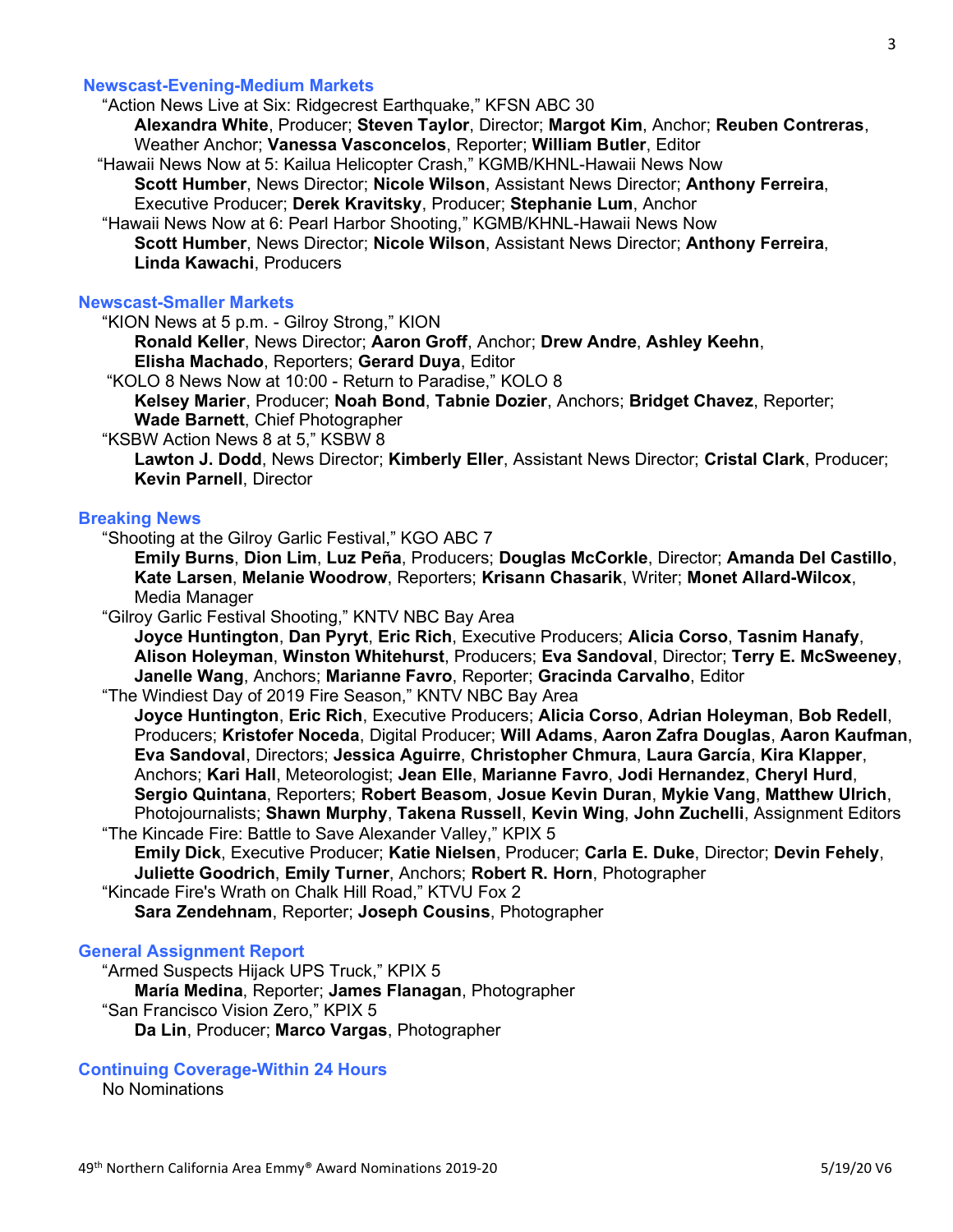# Continuing Coverage-No Time Limit

 "Fresno Fire Captain Overcomes Impossible Odds," KFSN ABC 30 Liz Harrison, Producer/Reporter; Richard Harmelink, Photographer "Call Kurtis Investigates: What's Going on at CA Funeral Homes?," KOVR CBS 13 Kurtis Ming, Producer/Editor; Christine Melton, Field Producer "Troubled Water," KOVR CBS 13 Julie Watts, Producer; Emonee LaRussa, Jet Townsend, Graphic Artists "The Renoviction Loophole," KPIX 5 Abby Sterling, Producer; Susan Steimle, Reporter; Brian Yuen, Photojournalist; Anne Fruit, Suzanne Lane, Editors; Lara Klinkhammer, Graphic Designer "Most California politicians took a criminal's money," KXTV 10 Gonzalo Magana, Executive Producer; Brandon Rittiman, Reporter; Chelsea Shannon, Researcher

# Investigative Report-Single Story

 "Bogus Companies Use F-1 Visas," KNTV NBC Bay Area Michael Bott, Producer; Sean Myers, Producer/Data Researcr; Stephen Stock, Senior Investigative Reporter; Michael Horn, Videographer "How a Broken Hook Burned Down a Town," KXTV 10 Brandon Rittiman, Reporter

## Investigative Report-Series

 "Derailed," KNTV NBC Bay Area Kevin Nious, Bigad Shaban, Producers; Michael Horn, Photographer; Jeremy Carroll, Anthony Rutanashoodech, Photographer/Editors

### Feature News Report-Light

 "San Francisco Doorman Retires," KNTV NBC Bay Area Joe Rosato, Jr., Video Journalist "The Accidental Trip," KPIX 5 Molly McCrea, Producer/Writer/Editor; Juliette Goodrich, Reporter "The She Musher," KXTV 10 Johnathon Bartell, Reporter; Mike Bunnell, Digital Producer

#### Feature News Report-Light Series

 "Roadside Attractions Bartell's Backroads," KXTV 10 Johnathon Bartell, Reporter

### Feature News Report-Serious

 "Project Remember Me," KXTV 10 Madison Wade, Reporter; Barbara Bingley, Photographer "Losing Kyle," sfchronicle.com/San Francisco Chronicle Liz Moughon, Videographer/Editor

#### Feature News Report-Serious Series

 "California's Green Rush," KNTV NBC Bay Area Jonathan Bloom, Video Journalist "Asylum Seekers," KXTV 10 Gonzalo Magana, Executive Producer; Mike Bunnell, Digital Producer; Lilia Luciano, Reporter "From Inmate to Graduate," KXTV 10 Ananda Rochita, Reporter; Barbara Bingley, Photojournalist "Stockton History of Violence," KXTV 10 Gonzalo Magana, Executive Producer; Chelsea Shannon, Associate Producer; Pedro García, Cinematographer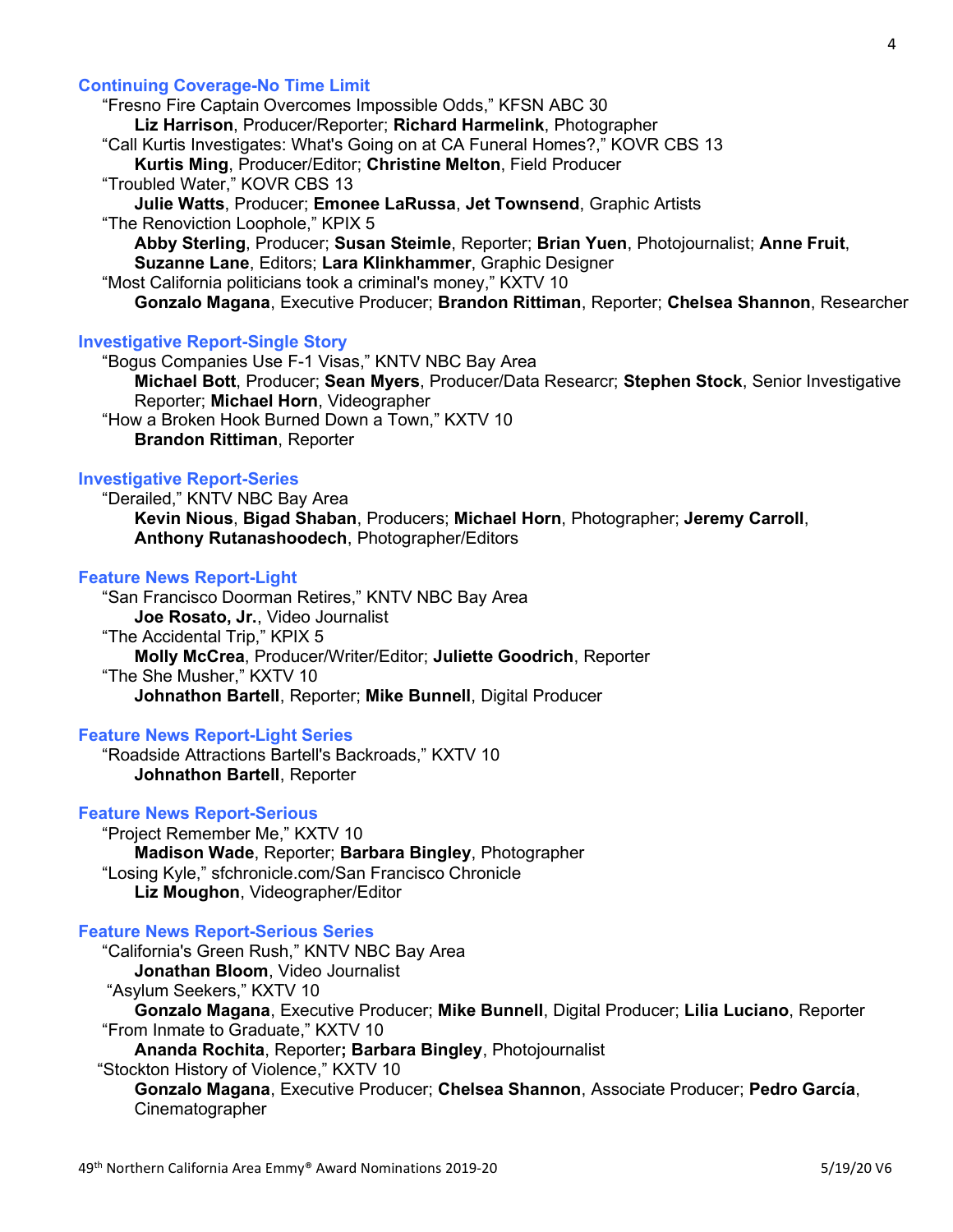# Specialty Assignment Report

"NBC Bay Area Responds," KNTV NBC Bay Area

 James Jackson, Producer; Christopher Chmura, Reporter; Mark Villarreal, Photographer/Editor "Tech Report: Jonathan Bloom Covers Cameras & Trash," KNTV NBC Bay Area

Jonathan Bloom, Video Journalist

"Call Kurtis 2019," KOVR CBS 13

Christine Melton, Producer; Kurtis Ming, Managing Editor/Writer

# News Special Program

"Innocence Lost," KGMB 9-Hawaii News Now

Lynn Kawano, Investigative Reporter; Peter Tang, Photographer/Editor; Monet Sadural, Graphic Designer/Editor

"Pele's Path: The Journey Home," KGMB/KHNL-Hawaii News Now

 Scott Humber, News Director; Nicole Wilson, Assistant News Director; Ian Scheuring, Executive Producer; Jonathan Saupe, Producer/Director

"Not Words But Deeds: Sex Abuse Victims Silenced," KNTV NBC Bay Area

Michael Bott, Producer/Writer; Vicky Nguyen, Reporter/Writer; Jeremy Carroll, Mark Villarreal, Photographer/Editors

"Camp Fire: One Year Later," KXTV 10

Gonzalo Magana, Executive Producer; Samantha Bergum, Producer; Madison Wade, Anchor/Reporter; Lilia Luciano, Brandon Rittiman, Reporters; Vanessa Bozzuto, Editor

# NEWS and PROGRAM SPECIALTY

# Documentary-Cultural/Historical

"Loma Prieta Earthquake, 30 Years Later," KNTV NBC Bay Area

Christine C. Ni, Stephen Talbot, Producers; Michael Horn, Photographer; Alex Bozovic, Photographer/Editor

"Real Monsters," KXTV 10

 Gonzalo Magana, Executive Producer; Mike Bunnell, Chelsea Shannon, Digital Producer; Pedro García, Cinematographer

# Documentary-Topical

"This Isn't Home," KTXL Fox 40

 Monika Diaz, Executive Producer; Joseph Khalil, Reporter; Rachelle Riley, Photographer; Grant Hansen, Drone Videographer

 "Fire-Power-Money: California's burning crisis and how it's going to cost us all," KXTV 10 Gonzalo Magana, Executive Producer; Mike Bunnell, Sabrina Sanchez, Digital Producers; Rachel Jacobs, Associate Producer; Brandon Rittiman, Director/Creator; Jason Beal, Pedro García, Tyler Horst, Cinematographer/Editors; Chelsea Shannon, Researcher

# Short Format Program

"Bobcats: Football Returns to Paradise," All Its Name Implies/U.T.B. Studios

 Monique Birtwell, Everett Duran, Producers/Cinematographers; Charles Duran, Keith Macri, Iman Rodney, Cinematographers

"In Prose & Palms," halekulaniliving.tv/NMG Network

Jason Cutinella, Producer; Gerard Elmore, Director; Kyle Kosaki, Director of Photography; Shaneika Aguilar, Editor

"Prisoners Paint Skateboards to Raise Money for Kids in Need," KFSN ABC 30

Tim Sarquis, Producer; Brandon Johansen, Journalist/Photographer/Editor

"Bridging the Faults," KGO ABC 7

 Mariel C. Myers, Executive Producer Ken Miguel, Producer/Writer/Photographer/Editor; Jennifer E. Olney, Producer/Photographer; Leslie Brinkley, Reporter; Stephen Tomich, Post Production Editor; Donavon Brutus, Lead Designer

# "Unsheltered Life," KXTV 10

Gonzalo Magana, Executive Producer; Lilia Luciano, Reporter; Pedro García, Cinematographer/Editor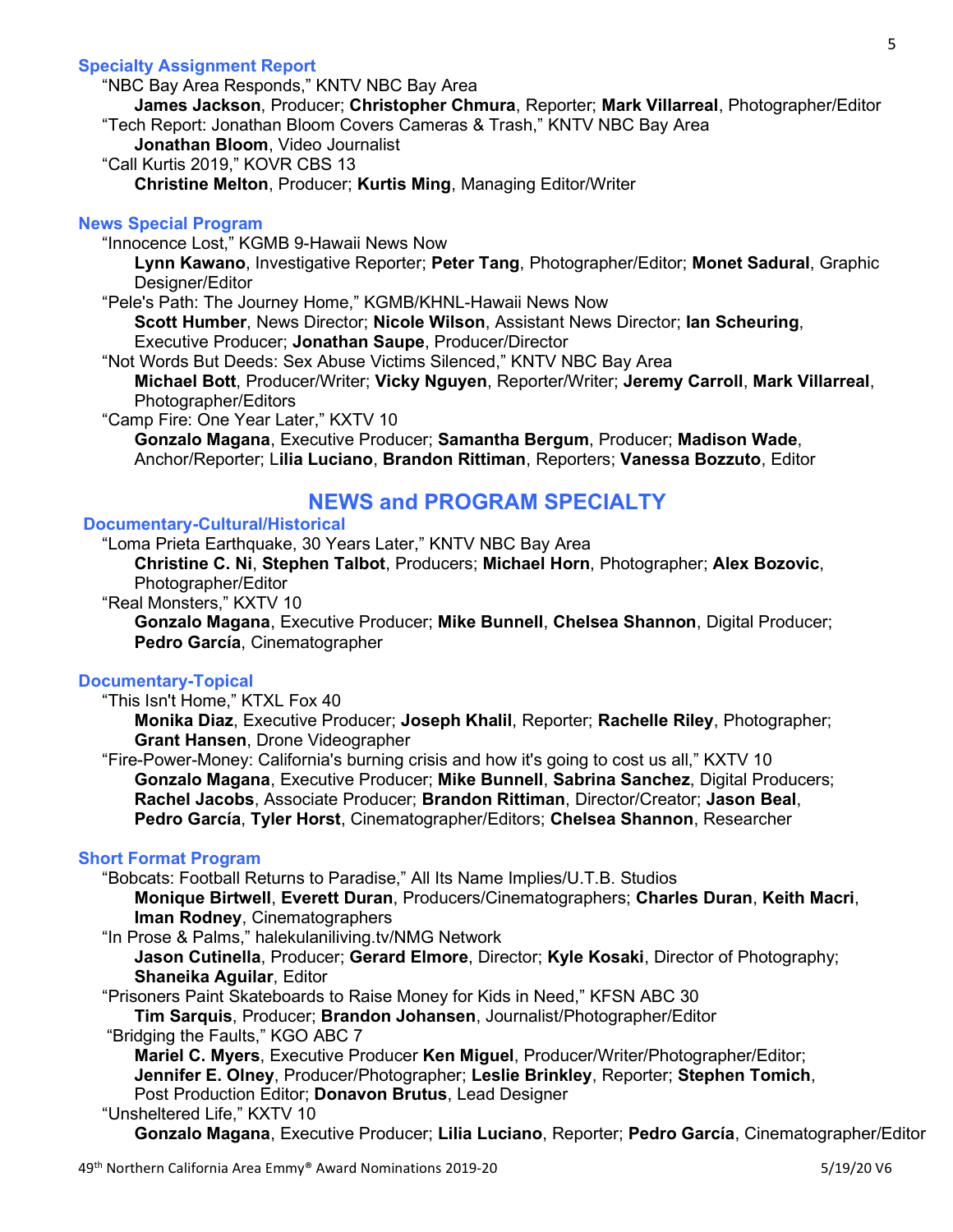# Arts/Entertainment-Feature/Segment

 "The Fascinating World of Knot Art," KGO ABC 7 Janel Andronico Karah, Producer "Beach Blanket Babylon Hangs Up Its Hats," KNTV NBC Bay Area Jonathan Bloom, Video Journalist "Man Of Steel," NMG Network

Jason Cutinella, Gerard Elmore, Producers; Shaneika Aguilar, Director; Rena Shishido, Editor

# Arts/Entertainment-Program/Special

"Hip Hop Culture," KNTV NBC Bay Area

 James R. Gaughran, Christine C. Ni, Producers; Riya Bhattacharjee, Kristofer Noceda, Evita Rapadas Isleta, Digital Producers; Alex Bozovic, Michael Horn, Photographers

"Protea," NMG Network

Jason Cutinella, Aja Toscano, Producers; Shaneika Aguilar, Producer/Editor; Gerard Elmore, Director

 "Warriors Ground: Art Collection," NBC Sports Bay Area/Golden State Warriors Paul Hawkins, Executive Producer; Kassidy Iwashita, Coordinating Producer; Blake Wilberding, Director of Production; Michael Hopkinson, Production Manager; Kevin Delee, Matt Straus, Cinematographers; Nick Darouian, Victor Keys, Cinematographer/Editors; Karina Anglada, Senior Video Editor; Ryan Crum, Janet Fong, Editors; Derek Parker, Media Manager

# Informational/Instructional-Feature/Segment

 "Expert Tips & Tricks," KNTV NBC Bay Area Christopher Chmura, Producer

"Ghost Guns," KPIX 5

 Abby Sterling, Producer; Allen Martin, Reporter; Brian Yuen, Photojournalist; Suzanne Lane, Editor "The Bellwether Cheesemakers," KRCB 22/Northern California Public Television

 Darren LaShelle, Producer; Joshua Dylan Mellars, Producer/Director/Writer/Cinematographer/Editor "Earning a 4-Year Degree at a Community College," KVIE 6

Richard Launey, Lawrence Miles, Executive Producers; Christina Salerno, Producer

"Rob on the Road: Nimbus Fish Hatchery," KVIE 6

Toby Momtaz, Producer; Rob Stewart, Host

#### Informational/Instructional-Program/Special

"Every 15 Minutes: San Leandro High School," BCAC TV/Elite Media Group

Ryan Neisz, Christopher Allan Smith, Producer/Directors

"Yes! We're Open: Episode 112," KVIE 6

 Tyler Bastine, Toby Momtaz, Producers; Stephen Sweeney, Narrator; Odin Abbott, Nathan Bindewald, Editors

 "American Grown: My Job Depends on Ag - Ag From Above," KVPT 18 Jeff Aiello, Executive Producer/Writer/Cinematographer/Editor; Elizabeth Laval, Lorenzo Rios, Co-Producers

# Lifestyle-Feature/Segment

 "Hi Now: From downtown Portland to Oregon's coast, visit Instagram-worthy spots," KGMB/KHNL-Hawaii News now

Chimaine Pouteau, Executive Producer; Rachel Wagenman, Producer; Kanoe Gibson, Producer/Host; Hugh Gentry, Photographer/Editor; Aaron Katagiri, Graphic Artist

 "Hi Now: Pike Place Market: Where farmers, artisans and small businesses thrive," KGMB/KHNL-Hawaii News Now

Chimaine Pouteau, Executive Producer; Jobeth Devera, Producer/Host; Katie Ann Lange, Director/Photographer/Editor; Joseph Kirstine, Photographer/Editor; Aaron Katagiri, Graphic Artist

 "Talk Story with McKenna Maduli: Hale Sweet Hale," KGMB/KHNL-Hawaii News Now Chimaine Pouteau, Producer; McKenna Maduli, Producer/Host; Katie Ann Lange, Director/Photographer/Editor; Christina A. Ludewig, Art Director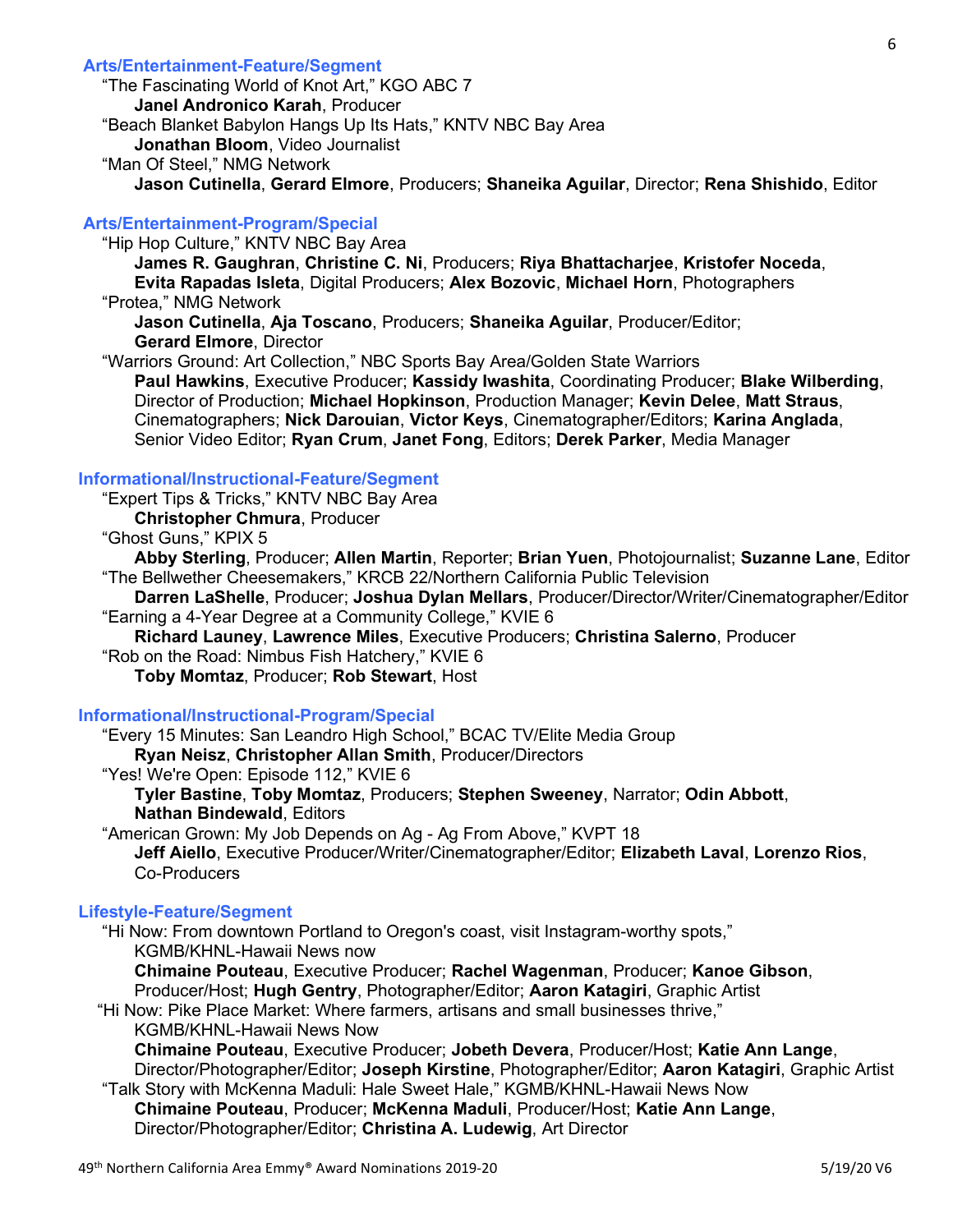# Lifestyle-Program/Special

"Foodie Call: Maui, where farm to table comes to life," KGO ABC 7

 Mariel C. Myers, William Patterson, Executive Producers; Silvio Carrillo, Videographer/Editor "HI Now," KGMB/KHNL-Hawaii-News Now

Chimaine Pouteau, Executive Producer; Rachel Wagenman, Producer; Jobeth Devera, Kanoe Gibson, Producer/Hosts; Katie Ann Lange, Director/Photographer/Editor; Beau Cuizon, Joseph Kirstine, Hugh Gentry, Photographers/Editors; Aaron Katagiri, Graphic Artist "Outside Beyond the Lens - Switzerland," KVPT 18

Jeff Aiello, Executive Producer/Writer/Cinematographer/Editor; Elizabeth Laval, Lorenzo Rios, Co-Producers

# Historic/Cultural-Feature/Segment

 "75th Anniversary of the Port Chicago Disaster," KNTV NBC Bay Area Joe Rosato, Jr., Video Journalist/Writer/Composer

"Agent Still Haunted by JFK Assassination," KPIX 5

 Michelle Griego, Reporter; Richard Villaroman, Photographer; Michael P. Mitchell, Editor "Jonathan Calm Revisits 'Green Book' Locations in Search of America's Past and Present," KQED

 Kelly Whalen, Producer; Serginho Roosblad, Director/Director of Photography; Elie Khadra, Editor "Ice Harvest," KXTV 10

Johnathon Bartell, Reporter; Pedro García, Photographer/Editor

### Historic/Cultural-Program/Special

No Nominations

#### Human Interest-Feature/Segment

 "CA Live The Story of Pickles & Tickles," KNTV NBC Bay Area Jennifer Walters, Producer; Joshua Bryant, Producer/Photographer/Editor; Malou Nubla, Host "Painting With Footsteps," KNTV NBC Bay Area Jonathan Bloom, Video Journalist "Actions speak longer than words: Millie's Story," KXTV 10 Becca Habegger, Multi-Skilled Journalist "Homelessness Along the American River," KXTV 10 Gonzalo Magana, Executive Producer: Mike Bunnell, Digital Produce "Life After Loss," sfchronicle.com/San Francisco Chronicle Gabrielle Lurie, Producer "The Regulars: HIV Counselor," sfchronicle.com/San Francisco Chronicle Manjula Varghese, Producer/Director/Videographer/Editor Human Interest-Program/Special "Kept: Six Decades of Servitude," ABS-CBN/The Filipino Channel

 Troy Espera, Executive Producer; Stephen Angeles, Producer/Writer/Host; Jeremiah Ysip, Director of Photography; Daniel Manansala, Editor; Michael Angelo Carrion, Graphics/Animation "Back to Bruyeres, Legacy of the 100th," KHON 2/Sprinkle Media Pamela Young, Producer; Sandra Gima, Associate Producer; Rex Von Arnswaldt, Videographer; Garrett Sprinkle, Videographer/Editor

 "The Sound of Giving," KVIE 6 Lane Bloebaum, Producer

# Public/Current/Community Affairs-Feature/Segment

49<sup>th</sup> Northern California Area Emmy® Award Nominations 2019-20 5/19/20 5/19/20 V6 "Remembering Alec Murray," KTVN 2 Matthew McDaniel, Producer; Gabriela Tafolla, Photographer "Portraits of Napa Workers: Arleene Correa Valencia," KQED Kelly Whalen, Producer; Armando Aparicio, Director/Director of Photography; Elie Khadra, Editor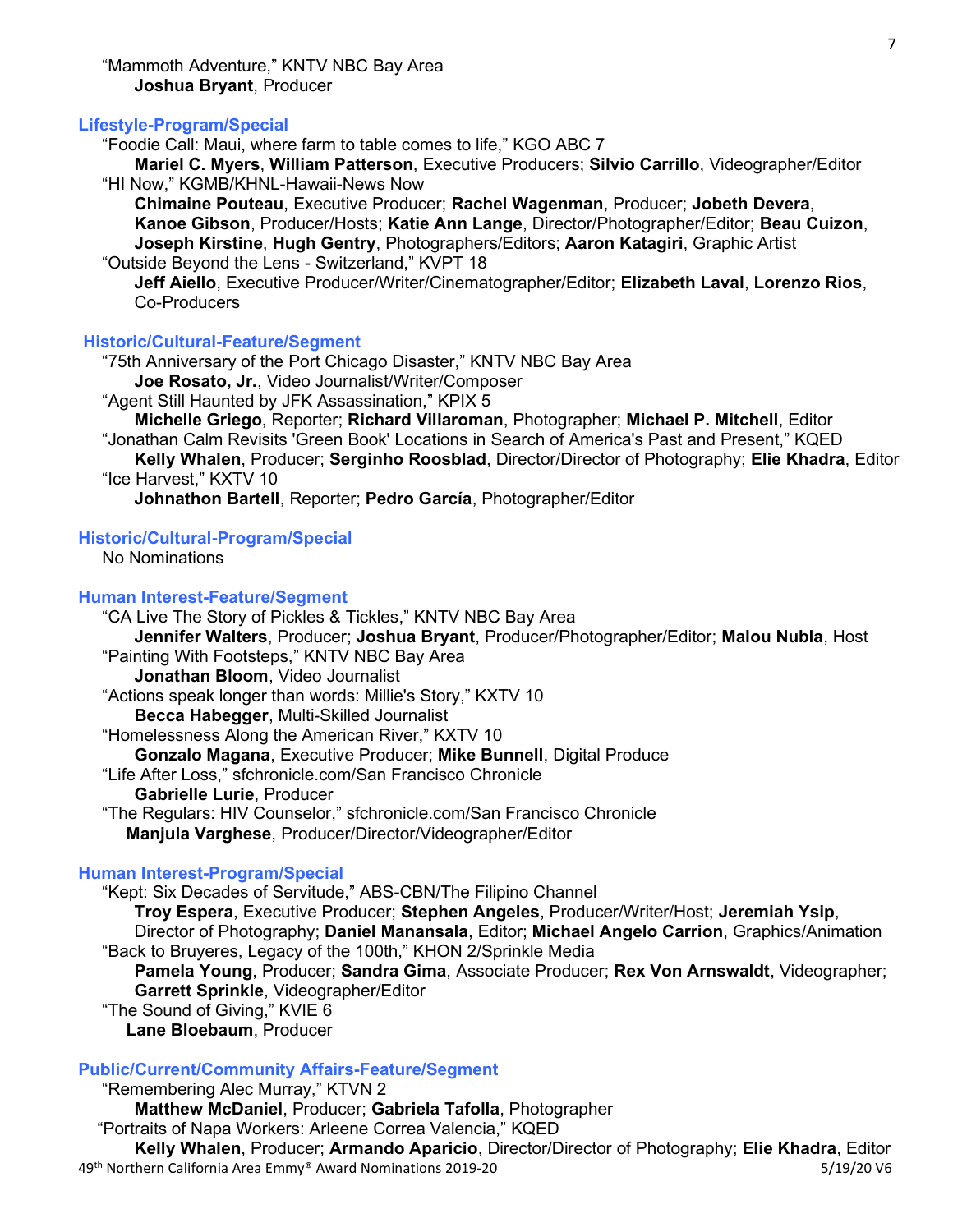"Paradise Schools: The Road to Recovery," KVIE 6

Richard Launey, Lawrence Miles, Christina Salerno, Executive Producers

 "I Was That Kid: Breaking The Cycle of Juvenile Crime," sfchronicle.com/San Francisco Chronicle Manjula Varghese, Producer/Director/Videographer/Editor

 "Saving Jeffrey - A Mother's Story," sfchronicle.com/San Francisco Chronicle Lea Suzuki, Photographer

# Public/Current/Community Affairs-Program/Special

"Crisis on the Border," KCRA 3

Derek Schnell, Executive Producer; James Stimson, Producer; Dave Manoucheri, Assistant Producer; Randy Forsman, Director; Brian Heap, Anchor/Reporter; John Breedlove, Photographer "The Calling - Mauna Kea," KGMB/KHNL-Hawaii News Now

Mahealani Richardson, Producer/Reporter; Davis Pitner, Producer/Editor

"Searching for Hope - Homeless in Sacramento," KVIE 6

David A. Lowe, Michael P. Sanford, Executive Producers; Joyce Mitchell, Producer; Alice Yu, Supervising Technical Producer; Toby Momtaz, Production Coordinator; Wayne Freedman, Narrator; Martin Christian, Director of Photography; Brian Baraga, Kenneth Day, Videographers; Odin Abbott, Ken Nicholson, Editors; Jamie Judd, Art Director

# Interview/Discussion-Feature/Segment

 "Talk Story with McKenna Maduli: Taimane Gardner," KHNL 8-Hawaii News Now Chimaine Pouteau, Producer; McKenna Maduli, Producer/Host; Katie Ann Lange, Director/Photographer/Editor; Christina A. Ludewig, Art Director

### Interview/Discussion-Program/Special

 "The Journey with Rob Stewart: Susan Savage," KVIE 6 Rob Stewart, Executive Producer/Host; Alice Yu, Supervising Producer; Toby Momtaz, Production Coordinator; Martin Christian, Director of Photography

"Vaping: Hooking a New Generation," KXTV 10

 Gonzalo Magana, Executive Producer; Chelsea Shannon, Producer; Sabrina Sanchez, Digital Producer; Michael Duffy, Reporter; Pedro García, Cinematographer/Editor

"Forever Giants: Dusty Baker," NBC Sports Bay Area/SFG Productions

 Anica Chavez, Paul Hodges III, Executive Producers; Andrew Bantly, Katy Batchelder, Kelsey Rothhouse, Alyssa Royce, Producers; Torin Simpson, Producer/Editor; Brad Martens, Producer/Video Archivist: Renel Brooks-Moon, Host: Iman Rodney, Director of Photography "Sunday to Sunday: Father Chris Walsh," sundaytosunday.net

Michael Russo, Producer/Anchor; Carlos Torres, Director/Editor; Jake Slonecker, Cinematographer/Steadicam Operator; Matthew Soares, Business Manage

# Health/Science/Environment-Feature/Segment

"The Blob 2.0," KNTV NBC Bay Area

Jonathan Bloom, Video Journalist

 "Deep Look: Kidnapper Ants Steal Other Ants' Babies - And Brainwash Them," KQED Joshua Cassidy, Producer/Writer/Cinematographer; Gabriela V. Quiros, Coordinating Producer; Craig Rosa, Series Producer; Kia Simon, Editor/Motion Graphics; Seth Samuel, Composer; Shirley Gutierrez, Sound Mix/Video Mastering

"Deep Look: This Curious Webspinner Insect Knits a Cozy Home," KQED

Jenny Oh, Producer/Writer/Editor; Gabriela V. Quiros, Coordinating Producer; Craig Rosa, Series Producer; Joshua Cassidy, Cinematographer; Kia Simon, Editor/Motion Graphics;

Seth Samuel, Composer; Shirley Gutierrez, Sound Mix/Video Mastering

"Falcon Sex Hat," KXTV 10

Johnathon Bartell, Reporter; Pedro García, Photographer/Editor

"Headstrong: Charles Haley," NBC Sports Bay Area

Chris Jones, Producer/Writer; Tyler Denevi, Editor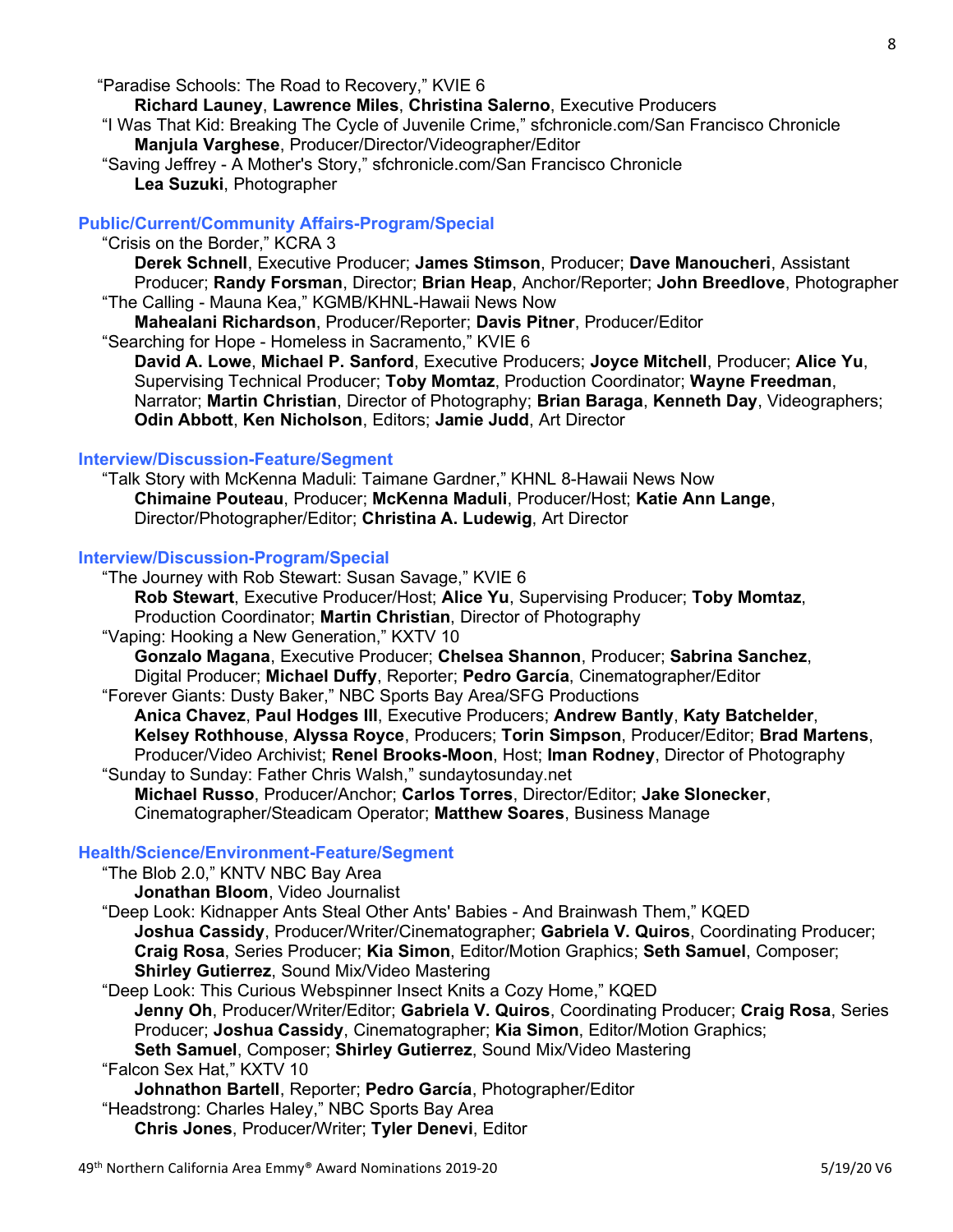# Health/Science/Environment-Program/Special

 "Prescribing Hope: Trapped on the Streets," KGMB/KHNL-Hawaii News Now Allyson Blair, Executive Producer/Host; Joseph Kirstine, Jonathan Suyat, Executive Producer/ Photographers; Monet Sadural, Graphic Artist "The New Environmentalists - From Hanoi to Paris," KRCB 22/Mill Valley Film Group Will Parrinello, Matt Yamashita, Producer/Directors "Allies: The future of maternal health care for black mothers," KTXL Fox 40 Anisca Miles, Producer; Emmanuel Chin, Editor "Waking Up to Wildfires," KVIE 6 Jennifer Biddle, Producer; Paige Bierma, Filmmaker

# Sports-News Feature/Segment

 "Maryam Versus the Water," KNTV NBC Bay Area Jonathan Bloom, Video Journalist "America's Game - Katie Sowers," NBC Sports Bay Area Chris Jones, Producer/Writer; Tyler Denevi, Editor

# Sports-Program Feature/Segment

 "Brick By Brick: Past, Present, and Future," 49ers.com/San Francisco 49ers Robert Alberino, Executive Producer; Josh Conner, Steven Garcea, Daniel Mapes, Nick Schebetta, Sarina Soriano, Nate Steele, Producers; Wil Blackwell, Editor "Fighting Spirit: Arthur Renowitzky," warriors.com/Golden State Warriors Paul Hawkins, Executive Producer; Kassidy Iwashita, Coordinating Producer/Editor; Blake Wilberding, Director of Production; Karina Anglada, Kevin Delee, Tom Frenette, Cinematographers; Saifuddin Amath, Motion Graphics Designer

# Sports Program - Live or Post-Produced or Edited

 "Inside the Clubhouse: Bochy's Farewell," NBC Sports Bay Area/SFG Productions Anica Chavez, Paul Hodges III, Executive Producers; Andrew Bantly, Katy Batchelder, Brendan Ferguson, José García, Kevin Hinh, Kit Larson, Kelsey Rothhouse, Producers; Alyssa Royce, Producer/Editor; Brad Martens, Producer/Video Archivist; Iman Rodney, Director of Photography; Travis Neuroth, Cinematographer; Jordan Perkins-Lewis, Motion Graphics "Warriors Ground: Chase Center," NBC Sports Bay Area/Golden State Warriors Paul Hawkins, Executive Producer; Kassidy Iwashita, Coordinating Producer; Blake Wilberding, Director of Production; Kevin Delee, Tom Frenette, Matt Straus, Cinematographers;

Karina Anglada, Cinematographer/Editor; Ryan Crum, Janet Fong, Victor Keys, Editors; Saifuddin Amath, Motion Graphics Designer; Derek Parker, Media Manager

 "Warriors Ground: Road to the Playoffs," NBC Sports Bay Area/Golden State Warriors Paul Hawkins, Executive Producer; Kassidy Iwashita, Coordinating Producer; Blake Wilberding, Director of Production; Kevin Delee, Tom Frenette, Matt Maniego, Matt Straus, Cinematographers; Karina Anglada, Cinematographer/Editor; Ryan Crum, Janet Fong, Editors; Derek Parker, Media Manager; Saifuddin Amath, Motion Graphics Designer

# Sports-One-Time Special

"An Unstoppable Force," warriors.com/Golden State Warriors

 Paul Hawkins, Executive Producer; Blake Wilberding, Director of Production; Tom Frenette, Matt Maniego, Matt Straus, Cinematographers; Karina Anglada, Janet Fong, Cinematographers/ Editors; Ryan Crum, Editor; Derek Parker, Media Manager; Saifuddin Amath, Motion Graphics **Designer** 

# "Mini Movie: Strength in Numbers," warriors.com/Golden State Warriors

Paul Hawkins, Executive Producer; Kassidy Iwashita, Coordinating Producer; Blake Wilberding, Director of Production; Tom Frenette, Matt Maniego, Matt Straus, Cinematographers; Karina Anglada, Janet Fong, Cinematographers/Editors; Ryan Crum, Editor; Derek Parker, Media Manager

# Sports Game-Live/Unedited (Program)

49<sup>th</sup> Northern California Area Emmy® Award Nominations 2019-20 5/19/20 5/19/20 V6 No Nominations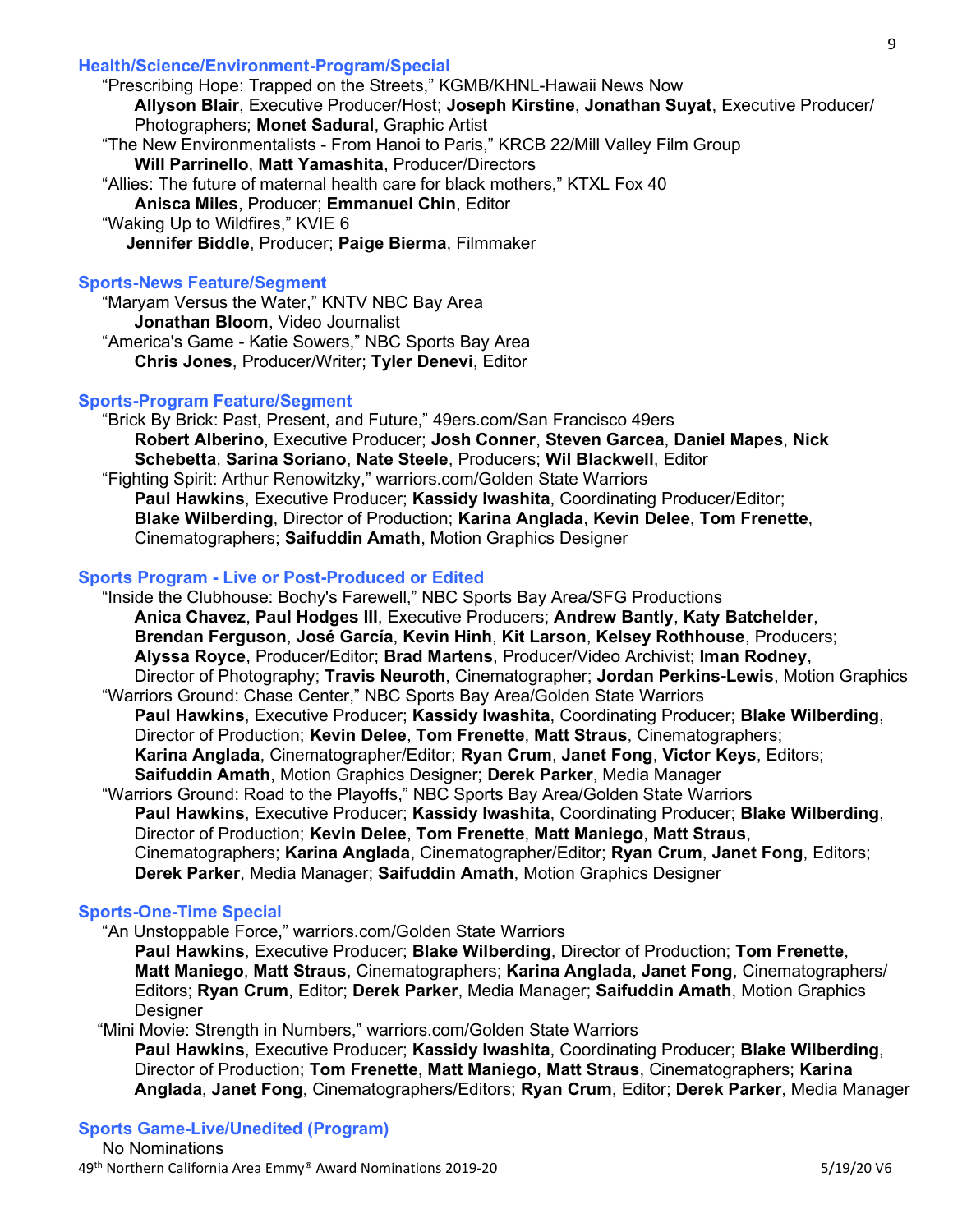# SPOT ANNOUNCMENTS

# Community/Public Service (PSAs) (Single Spot or Campaign) "Love, Kiana," adobonation.tv/The Filipino Channel Jeremiah Ysip, Producer; Kiana Cruz, Producer/Director

 "Thank You, First Responders," AT&T NEWS Leland Kim, Producer "AAD: Stanford Latino Entrepreneurship Initiative Program," lban.us/Lopez 3 Ivette Agudelo, Producer; Alfonso López, Director/Editor "United Way Bay Area / This Is What We Do.," KNTV NBC Bay Area Gabe Nansen, Senior Art Director

# Promotion-Single Spot

 "The Earthquake Effect," KGO ABC 7 Candace Hirleman Archer, Executive Producer; Paula Marcheschi, Producer/Editor; Donavon Brutus, Lead Designer "Lady Jessie," KVIE 6 James Eckes, Suzanne Eckes-Wahl, Beth Ruyak, Producers

# Promotion-Campaign

No Nominations

# Commercial-Single Spot or Campaign

 "San Francisco Giants 2019 Promotions," NBC Sports Bay Area/SFG Productions Juan David Arboleda, Producer; Matthew McKee, Director/Writer; Matthew Piniol, Director of Photography; **Ari Glick**, Graphic Artist

 "Hawaiian Airlines-Heart Of Hawaiian," NMG Network Jason Cutinella, Producer; Gerard Elmore, Director; Brian Watanabe, Writer; Deborah Miller, Editor

# CRAFT ACHIEVEMNT

# Talent-Anchor-News

 "Three Hour Solo Anchoring: Gilroy Shooting," KGO ABC 7 Dion Lim, Anchor

# Talent-Anchor-Weather

 "Going Beyond Daily Weather," KNTV NBC Bay Area Kari Hall, Meteorologist

# Talent-Reporter-General Assignment

 "Dina Kupfer - Morning Reporter Composite," KOVR CBS 13 Dina Kupfer, Reporter "Deadline Pest," KPIX 5 Da Lin, Reporter

# Talent-Reporter-Specialty Assignment

 "Nontraditional 21st Century Reporting (Jonathan Jared Saupe)," KGMB/KHNL-Hawaii News Now Jonathan Saupe, Reporter "Bigad Shaban," KNTV NBC Bay Area Bigad Shaban, Reporter "Getting Answers," KOVR CBS 13 Julie Watts, Investigative Reporter "Kurtis Ming 2019 - Justice for the Dead & Locked Up," KOVR CBS 13 Kurtis Ming, Reporter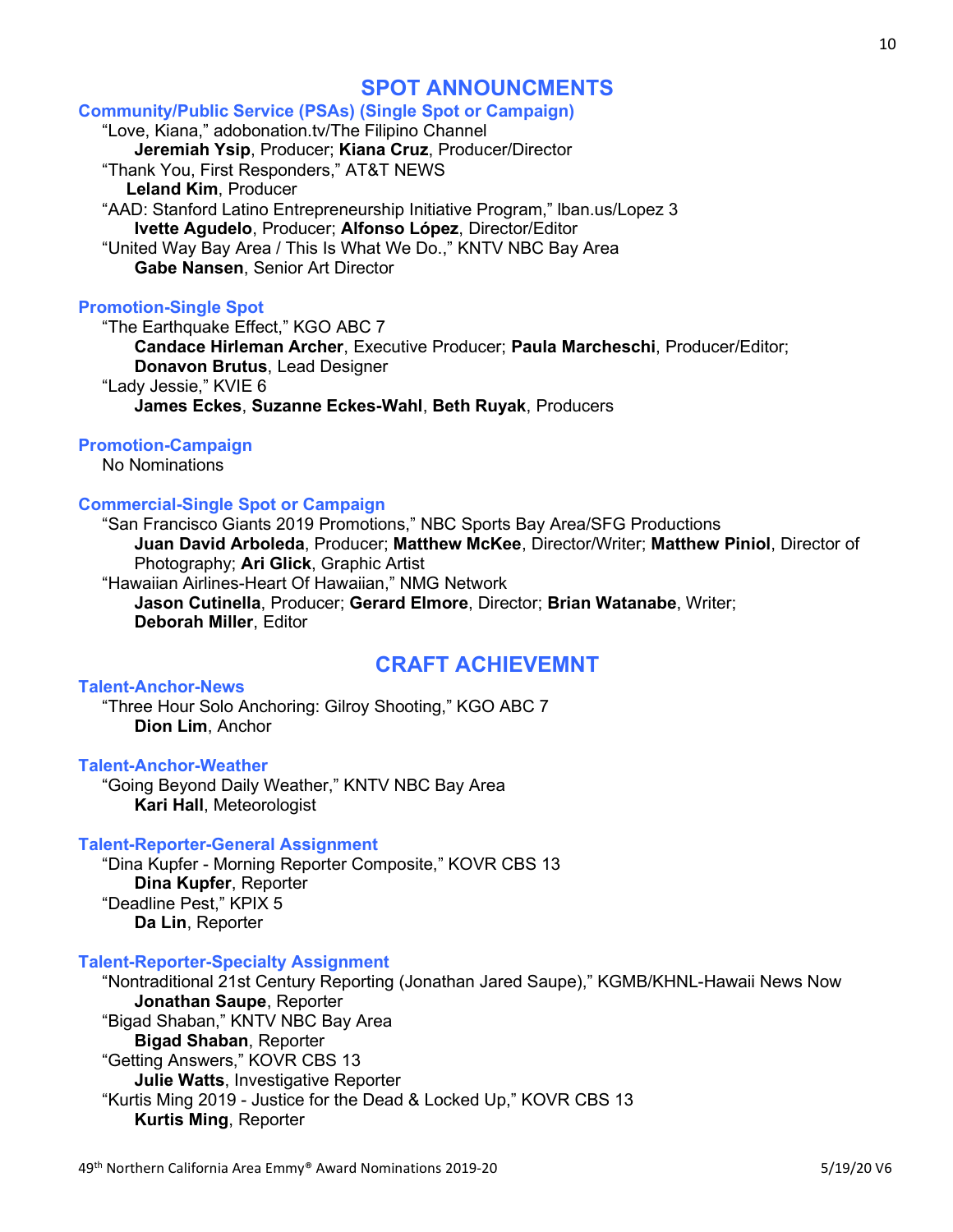"Devin Fehely Reporting," KPIX 5 Devin Fehely, Reporter "Brandon confronts a corporation's crimes," KXTV 10 Brandon Rittiman, Reporter

#### Talent-Sports-Anchor/Reporter

 "The Best of Vern Glenn 2019," KPIX 5 Vern Glenn, Sports Anchor/Reporter

#### Talent-Program Host/Moderator/Reporter

 "Ross Thomas Host Composite," KNTV NBC Bay Area Ross Thomas, Correspondent "The Journey with Rob Stewart," KVIE 6 Rob Stewart, Host "Mark S Allen /ExtraButterTV," KXTV 10 Mark S. Allen, Host

#### **Director**

 "Forsman Composite," KCRA 3 Randy Forsman, Director "Strength, Unity & Conquer," KNTV NBC Bay Area Eduardo Gamino, Director

#### Writer-News

 "Kekaula Composite," KITV 4 Robert Kekaula, Writer "Writer, Storyteller," KPIX 5 Devin Fehely, Writer

#### Writer-Program

 "Writing for Bay Area Revelations," KNTV NBC Bay Area James R. Gaughran, Christine C. Ni, Stephen Talbot, Writers "Searching for Hope - Homeless in Sacramento," KVIE 6 Joyce Mitchell, Writer

# Photographer-News-Within 24 Hours

 "Bollini Composite," KPIX 5 Chris Bollini, Photographer "Nieto Composite," KXTV 10 Victor Nieto, Photographer

# Photographer-News-No Time Limit

 "Bollini Composite," KPIX 5 Chris Bollini, Photographer "Devin Fehely Photography," KPIX 5 Devin Fehely, Photographer "Jason Beal Photography Composite," KXTV 10 Jason Beal, Photojournalist "Vote 4 Barbara Bingley's Composite 2019," KXTV 10 Barbara Bingley, Photographer "Pedro García Composite," KXTV 10 Pedro García, Photojournalist

#### Photographer-Program

49<sup>th</sup> Northern California Area Emmy® Award Nominations 2019-20 5/19/20 5/19/20 V6 "Nate Steele Composite," 49ers.com/San Francisco 49ers Nate Steele, Photographer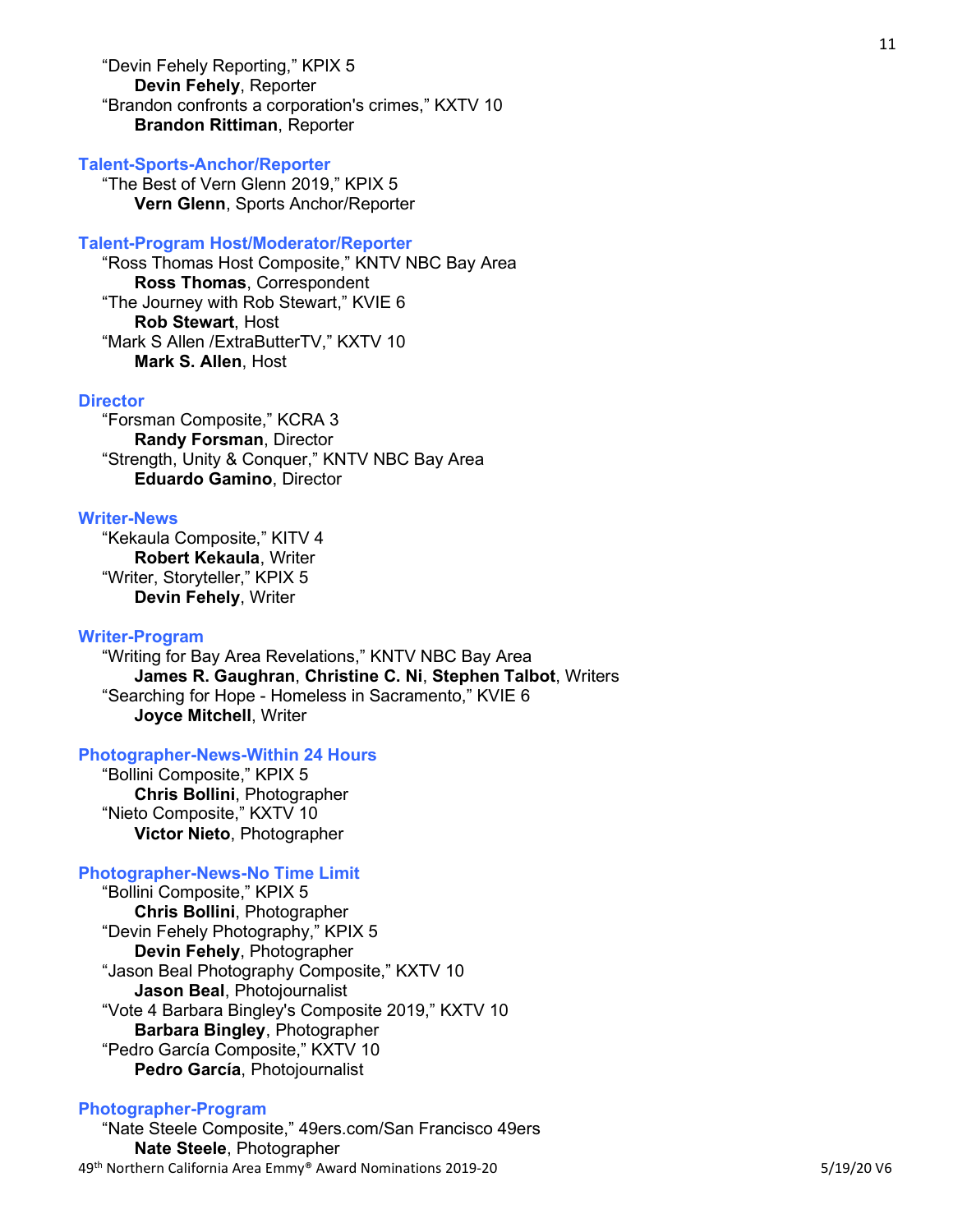"Tim Sarquis Photographer Composite," KFSN ABC 30 Tim Sarquis, Photographer "Walk on the Wild Side," KRCB 22/Northern California Public Television Joshua Dylan Mellars, Cinematographer "Iman Rodney Photographer Composite," mbl.com/giants/SFG Productions Iman Rodney, Director of Photography

### Editor-News

 "Riding the Edit," KNTV NBC Bay Area Jeremy Carroll, Editor "Jason Beal Editing," KXTV 10 Jason Beal, Editor

#### Editor-Program

 "Tim Sarquis Editing Composite," KFSN ABC 30 Tim Sarquis, Editor "HI Now," KGMB 9-Hawaii News Now Joseph Kirstine, Editor "A High and Awful Price: Lessons Learned from the Camp Fire," KIXE Christopher Allan Smith, Editor; Mathew Boe, Assistant Editor "Bozovic- Bay Area Revelations," KNTV NBC Bay Area Alex Bozovic, Editor "Tyler Denevi Editor Composite," NBC Sports Bay Area Tyler Denevi, Editor "Bobcats: Football Returns to Paradise," U.T.B. Studios Everett Duran, Editor

# Video Journalist-Within 24 Hours

 "Pushing the Limits," KPIX 5 Da Lin, Video Journalist

# Video Journalist-No Time Limit

 "Jonathan Bloom Covers a Changing San Francisco," KNTV NBC Bay Area Jonathan Bloom, Video Journalist "Joe Rosato Jr. Video Journalist Compilation," KNTV NBC Bay Area Joe Rosato, Jr., Video Journalist "Bay Area Proud," KNTV NBC Bay Area Garvin Thomas, Video Journalist

#### Audio

No Nominations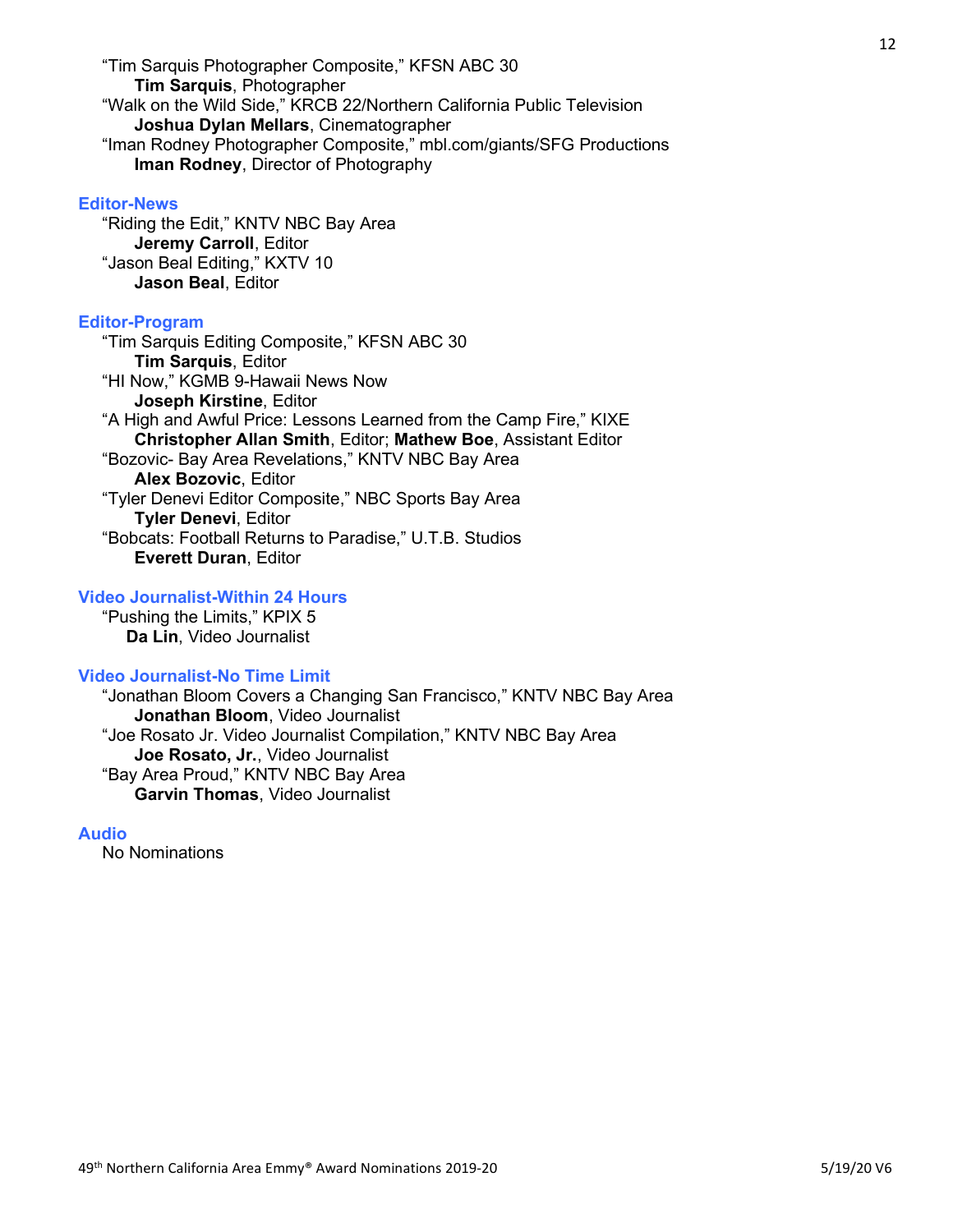# SPANISH CONTEST

# SPECIAL ACHIEVEMENT AWARD - SPANISH

Overall Excellence/News Excellence - Spanish

"Univision 14 Área de la Bahía," KDTV Univision 14

 Raúl Rodriguez, President/General Manager' Carolina Núñez, News Director "Univision Fresno," KFTV Univision 21

 Steve Stuck, President/General Manager; Vladimir Araya, News Director "Telemundo 48 Primeros con la Noticia," KSTS Telemundo 48

Stacy Owen, President/General Manager; Rossyris Silva, Vice President of News "Univision Sacramento," KUVS Univision 19

Steve Stuck, President/General Manager

# NEWS PROGRAMMING - SPANISH

# Newscast-Daytime-Larger Markets - Spanish

"Noticiero T48 Al Mediodía: Tiroteo en Gilroy," KSTS Telemundo 48

Kathia López-Santos, Producer; Erandi García, Content Producer; Romyna Camacho Pineda, Associate Producer; Eduardo Serpa, APC Operator/Director; Flavio Lacayo, Sandra Ulsh Cervantes, Anchors; David González, Weather Anchor; Sandra Bermúdez, Christian Cázares, Blanca Garza, Reporters; Erika Vázquez, Assignment Editor

# Newscast-Evening-Larger Markets - Spanish

 "Noticias Univision 14 a las seis 7/29," KDTV Univision 14 Carolina Núñez, News Director; Luis Godínez, Executive Producer; Kervy Robles, Producer; Lupe Martínez, Director; Palmira Najarian, Anchor; María Antonieta Mejía, Carla Farias, Miguel Gómez, Tayhana Lashelle García, Julio Poletti, Reporters; Jesse Landers, Photographer/ Editor; Candy Durán, Assignment Editor

"Noticias Univision 14 a las seis 10/25," KDTV Univision 14

Luis Godínez, Executive Producer; Kervy Robles, Producer; Lupe Martínez, Director; Paola Virrueta, Anchor; Suheily López Belén, Meteorologist; Ramón Adame, María Antonieta Mejía, Miguel Gómez, Reporters; Silverio Almanza, Jesse Landers, Eduardo Mancera, Photographers; Candy Durán, Assignment Editor

"Noticias Univision 14 Fin de Semana: Tiroteo en Gilroy," KDTV Univision 14

 Luis Godínez, Executive Producer; Kervy Robles, Producer; Nancy Correa, Associate Producer; Julio Poletti, Anchor; María Antonieta Mejía, Carla Farias, Tayhana Lashelle García, Reporters; Eduardo Mancera, Photographer; Jesse Landers, Photographer/Editor

 "Noticiero Telemundo 48 a las Seis: Terremoto en Ridgecrest," KSTS Telemundo 48 Kathia López-Santos, Producer; Romyna Camacho Pineda, Content Producer; Miguel Ángel Zarate, Diredtor/APC Operator; Robin Burns, APC Operator; Bayona César, Lorena Domínguez, Anchors; Gabriela Dellán, Meteorologist; Blanca Garza, Flavio Lacayo, Reporters; Edwin Alvarado, Photographer; Erika Vázquez, Assignment Editor

# Newscast-Evening-Medium Markets - Spanish

No Nominations

# Breaking News - Spanish

"Alerta Local: Kincade," KDTV Univision 14

Carolina Núñez, News Director; Luis Godínez, Executive Producer; Estephany Haro, Kervy Robles, Producers; Lupe Martínez, Director; Paola Virrueta, Anchor; María Antonieta Mejía, Julio Poletti, Reporters; Silverio Almanza, Jesse Landers, Eduardo Mancera, Emil Siapno, Photographers; Miguel Gómez, Field Producer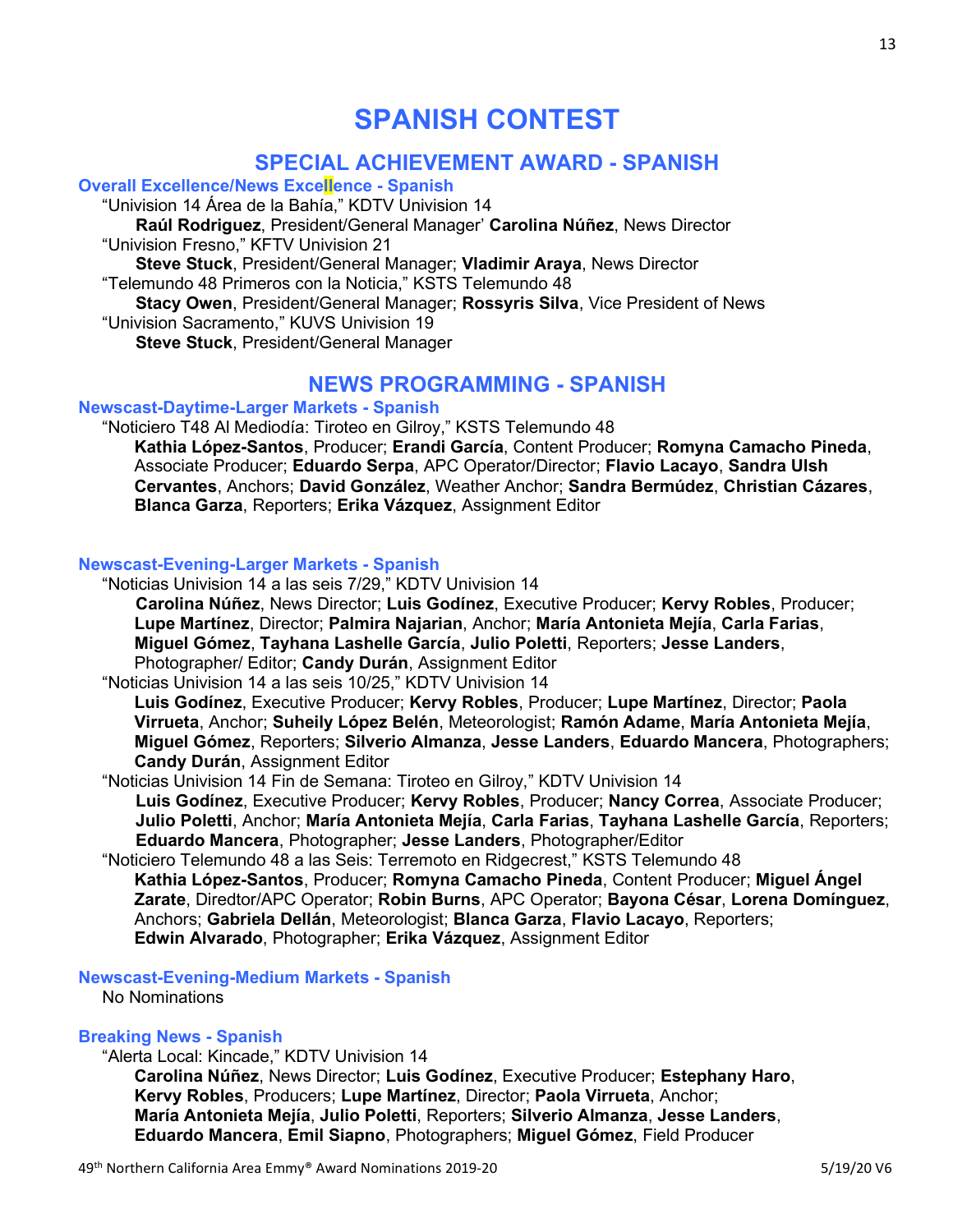Vladimir Araya, News Director; Stefany Garces, Kathy Páez Reeves, Producers; David Ibarra, Anchor; Elena Tabraue Romo, Suheily López Belén, Meteorologists; José González, Producer/ Video Journalist; Ivon Espitia, Libertad Pedraza, Video Journalist; Raúl Lima, Technical Director "Masacre en el Festival del Ajo en Gilroy," KSTS Telemundo 48

Edgardo Sanabria Mariani, Executive Producer; Kathia López-Santos, Producer; Diana San Juan, Digital Content Producer; Anthony Spagna, Director; José Salas Villarreal, APC Operator/Director; Sandra Cervantes, Anchor; Bayona César, David González, Claudia Simonés, Reporters; Luis Madera, Eduardo Vargas, Photographers; Isaura Marimar Ochoa, Ivan Corona Ramírez, Erika Vázquez, Assignment Editors

# General Assignment Report - Spanish

 "Natalie un último adiós," KUVS Univision 19 Maribel López, Anchor/Reporter "Un Día a la Vez," KUVS Univision 19 Maribel López, Producer

# Continuing Coverage - Spanish

"California en llamas: Kincade," KDTV Univision 14

Luis Godínez, Executive Producer; Estephany Haro, Tayhana Lashelle García, Kervy Robles, Producers; Lupe Martínez, Director; Paola Virrueta, Anchor; María Antonieta Mejía, Miguel Gómez, Julio Poletti, Reporters; Silverio Almanza, Jesse Landers, Eduardo Mancera, Emil Siapno, Photographers

"Incendio Kincade," KSTS Telemundo 48

Sandra Pérez, Managing Editor; Pedro Andrade, Kathia López-Santos, Reinaldo Ramírez, Producers; Erandi García, Content Producer; Miguel Ángel Zarate, Director; Bayona César, Lorena Domínguez, Blanca Garza, Anchors; Sandra Cervantes, Flavio Lacayo, Anchor/Reporters; Vianey Arana, Weather Anchor; Gabriela Dellán, Meteorologist; Sandra Bermúdez, Andrés Brender, Christian Cázares, María Del Pilar Niño, Claudia Simonés, Reporters; Eduardo Vargas, Photographers; Ivan Corona Ramírez, Isaura Marimar Ochoa, Erika Vázquez, Assignment Editor; José Salas Villarreal, APC Operator

# Investigative Report - Spanish

 "El cruce del cambio," KDTV Univision 14 Tayhana Lashelle García, Producer; Eduardo Mancera, Photographer "Pearl Pinson Sin Rastro," KSTS Telemundo 48 Pedro Andrade, Producer/Editor; Sandra Bermúdez, Reporter; Edwin Alvarado, Photographer/Editor

# Feature News Report-Light - Spanish

No Nominations

# Feature News Report-Light Series - Spanish

 "Sí se pudo," KDTV Univision 14 Miguel Gómez, Reporter; Tayhana Lashelle García, Video Journalist "Sueño Americano Sin Cruzar El Desierto," KSTS Telemundo 48 Sandra Cervantes, Producer/Reporter; Mario Ayala, Producer/Director of Photography; Diego Avellaneda, Photographer "La Otras Víctimas," KUVS Univision 19 Gustavo Barraza, Producer; Brian Lozano, Reporter; José M. Estrella, Photographer/Editor

# Feature News Report-Serious - Spanish

49<sup>th</sup> Northern California Area Emmy® Award Nominations 2019-20 5/19/20 5/19/20 V6 "La justicia en sus manos," KDTV Univision 14 María Antonieta Mejía, Reporter; Joseph Perry, Photographer "El Legado de Natalie Corona," KUVS Univision 19 Nathanel López, Producer; Jairo Díaz-Pedraza, Reporter; Gustavo Barraza, Assignment Editor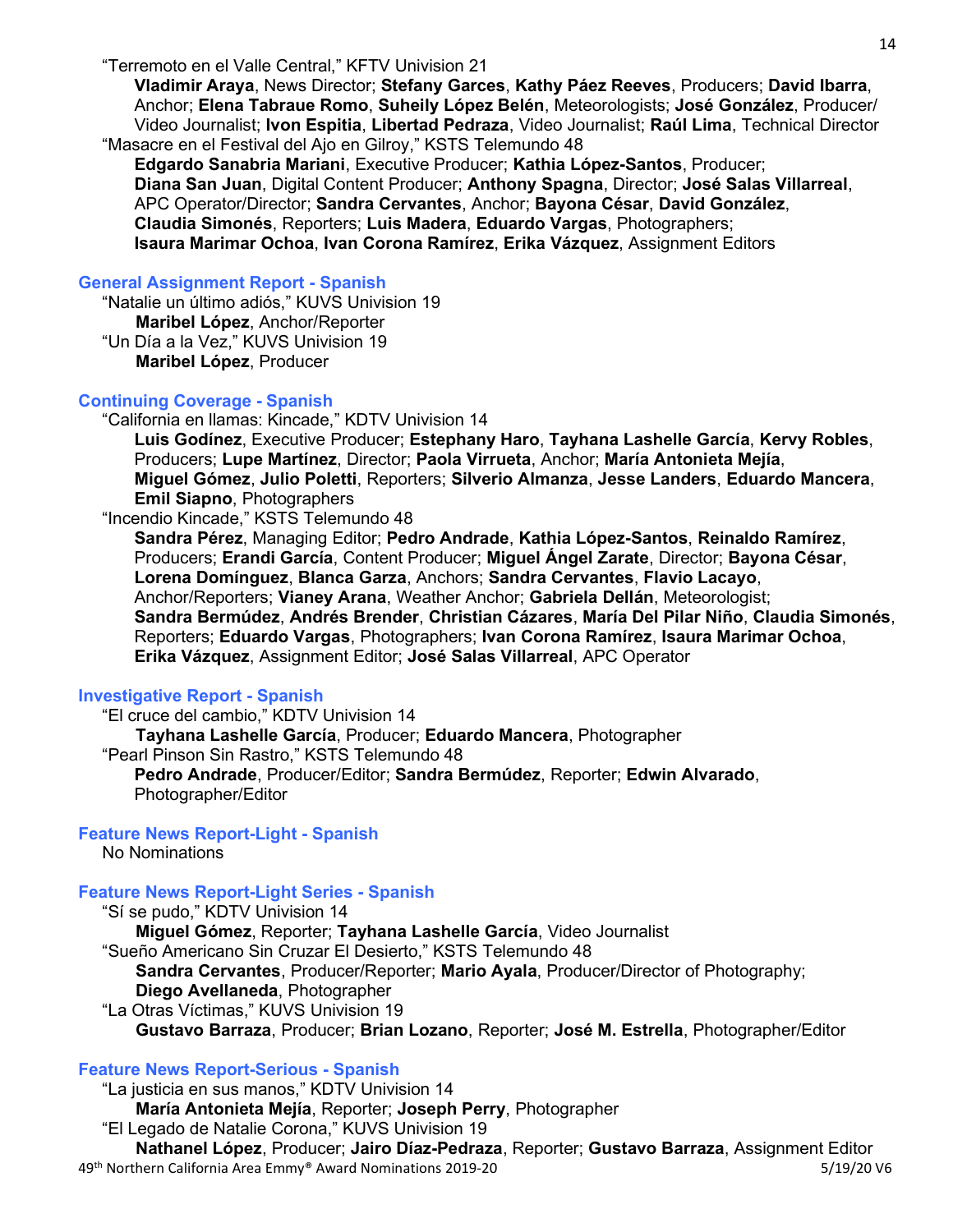### Feature News Report-Serious Series - Spanish

 "Camino a la Recuperación," KFTV Univision 21 Fátima Navarrete, Video Journalist "Entre Cuatro Paredes," KFTV Univision 21 Libertad Pedraza, Video Journalist "El ladrón de los recuerdos," KFTV Univision 21 Sayra Vázquez, Producer/Reporter; Alvaro Martínez, Editor

# Specialty Assignment Report - Spanish

 "Criándolos Juntos," KDTV Univision 14 Tayhana Lashelle García, Video Journalist "Casos sin resolver: Historias perdidas," KFTV Univision 21 Fátima Navarrete, Video Journalist "Historias Perdidas," KFTV Univision 21 Libertad Pedraza, Video Journalist

# News Special Program - Spanish

 "Operativos y Deportaciones," KDTV Univision 14 Estephany Haro, Producer; Lupe Martínez, Director; Ramón Adame, Reporter; Tayhana Lashelle García, Video Journalist "Loma Prieta: 30 Años Después," KSTS Telemundo 48 Kathia López-Santos, Producer; Miguel Ángel Zarate, Director/APC Operator; Gabriela Dellán, Anchor/Meteorologist; David González, Weather Anchor; Sandra Pérez, Field Producer; Edwin Alvarado, Photographer

# NEWS and PROGRAM SPECIALTY - SPANISH

# Arts/Entertainment-Spanish

"Mi cultura en un mural," KDTV Univision 14

Miguel Gómez, Reporter; Eduardo Mancera, Photographer

"Muchos Laikes," KDTV Univision 14

Luis Godínez, Executive Producer; Tayhana Lashelle García, Reporter; Eduardo Mancera, Photographer

Informational/Instructional - Spanish

No Nominations

# Historic/Cultural - Spanish

"El artista de los muertos," KDTV Univision 14

 María Antonieta Mejía, Reporter; Eduardo Mancera, Photographer; Joseph Perry, Editor "La voz del pueblo," KDTV Univision 14

Tayhana Lashelle García, Producer/Reporter/Writer; Eduardo Mancera, Photographer

# Human Interest - Spanish

 "Casas Móviles en Mountain View," KDTV Univision 14 Joseph Perry, Producer; Miguel Gómez, Reporter "Héroes de California - de los campos a las estrellas," KFTV Univision 21 Vladimir Araya, Executive Producer; José González, Producer; Raúl Lima, Photographer/Editor "Héroes de California - Dolores Huerta," KFTV Univision 21 José González, Producer; Raúl Lima, Photographer/Editor "Cosechando Sueños," KUVS Univision 19 Rene Nava, Producer/Sports Anchor; Maribel López, Brian Lozano, Anchor/Reporters; Omar Echeverria, Technical Director/Editor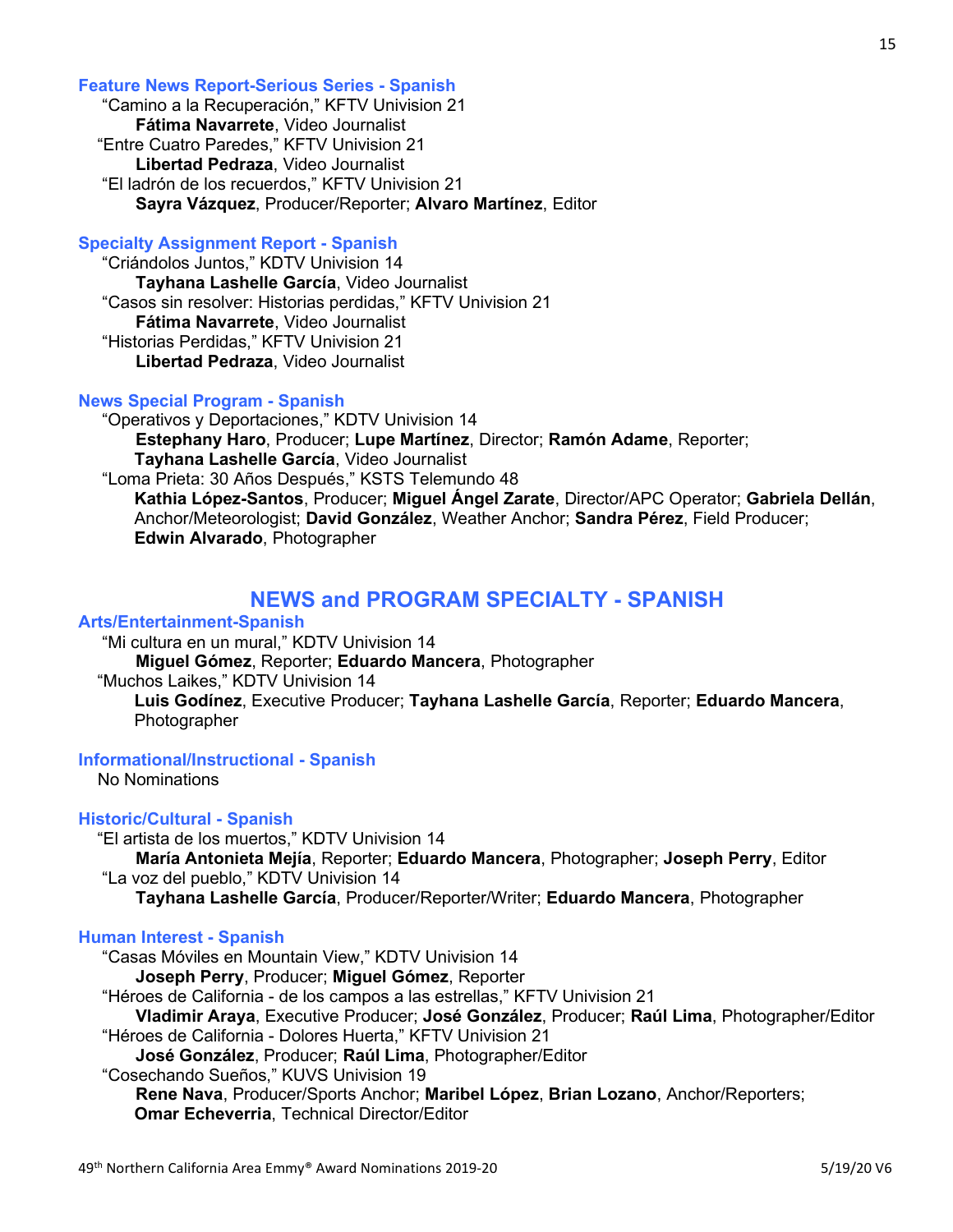# Public/Current/Community Affairs - Spanish

"La historia de Rudy," KDTV Univision 14

Miguel Gómez, Reporter; Jeremiah Ysip, Photojournalist

"La Silla del cambio," KDTV Univision 14

 Luis Godínez, Carolina Núñez, Executive Producer; Tayhana Lashelle García, Producer; Miguel Gómez, Producer/Editor; Eduardo Mancera, Editor; William Jiménez, Graphic Artist

# Health/Science/Environment - Spanish

 "Tres veces autismo," KDTV Univision 14 Tayhana Lashelle García, Producer/Reporter/Writer; Eduardo Mancera, Photographer "Con la Marihuana en el vientre," KFTV Univision 21

Kathy Páez Reeves, Producer; Fátima Navarrete, Video Journalist

"USC - Medicinas Clandestinas," KFTV Univision 21

 Vladimir Araya, Executive Producer; José González, Producer/Reporter; Michelle L. Levander, Co-producer; Raúl Lima, Photographer/Editor

# Sports-News Feature/Segment - Spanish

 "Benji," KDTV Univision 14 Miguel Gómez, Estephany Haro, Eduardo Mancera, Producers

# Sports Program - Live or Post-Production or Edited - Spanish

No Nominations

Community/Public Service (PSAs) (Single Spot or Campaign) - Spanish

No Nominations

Promotion-Single Spot - Spanish

# No Nominations

# Promotion-Campaign - Spanish

 "U14 La Silla del Cambio," KDTV Univision 14 William Jiménez, Producer/Editor

Commerical - Spanish No Nominations

# CRAFT ACHIEVEMNT - SPANISH

#### Talent-Anchor - Spanish No Nominations

# Talent-Anchor-Weather - Spanish

 "Meteoróloga Suheily López Belén," KDTV Univision 14 Suheily López Belén, Meteorologist "El Tiempo de la Bahía con David González," KSTS Telemundo 48 David González, Weather Anchor

# Talent-Reporter - Spanish

 "El Reportero," KDTV Univision 14 Miguel Gómez, Reporter "Tayhana García - Reporter," KDTV Univision 14 Tayhana Lashelle García, Reporter "José González Reporteando en el valle y en el mundo," KFTV Univision 21 José González, Reporter "Reportera en Acción," KSTS Telemundo 48 Sandra Bermúdez, Reporter